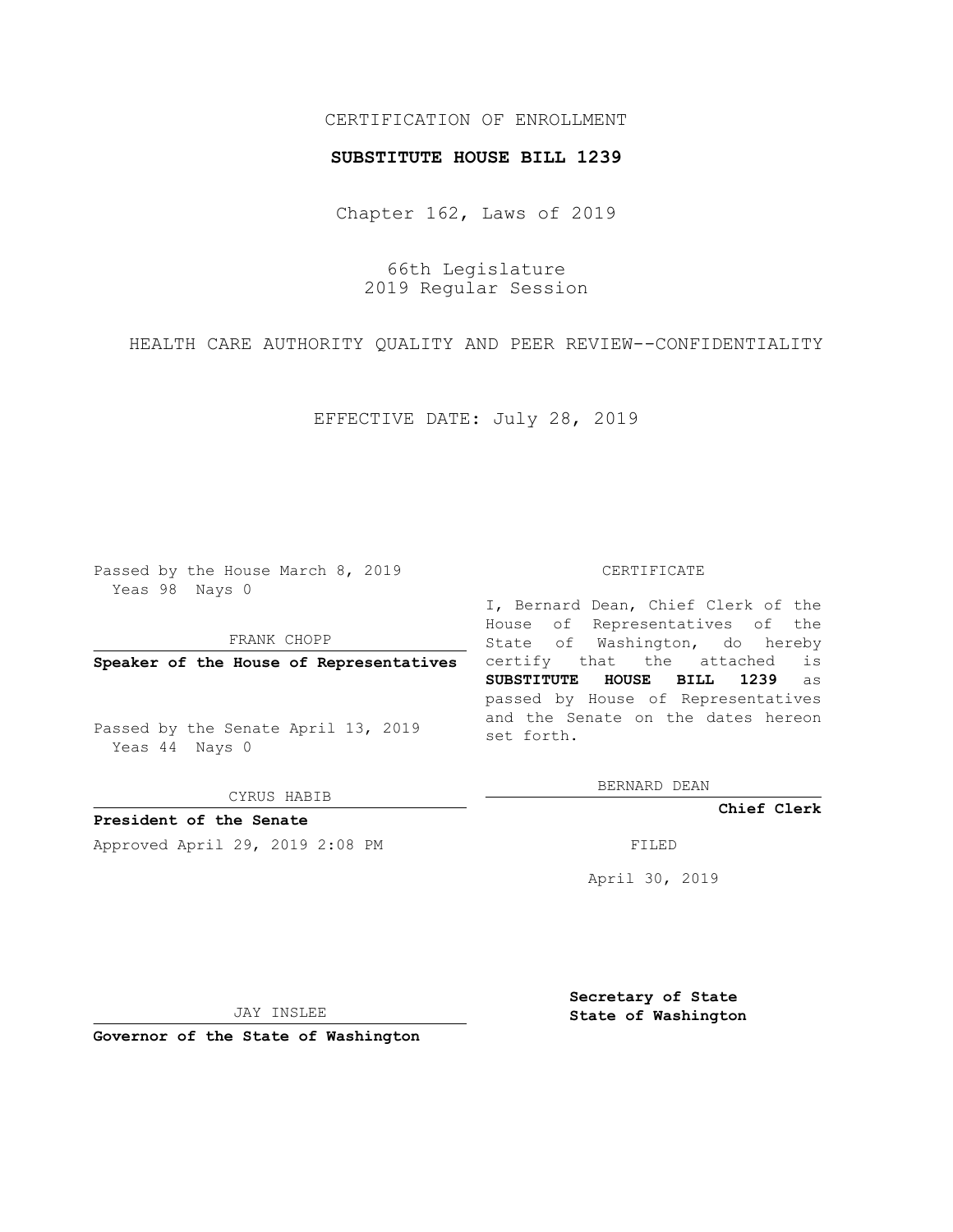## **SUBSTITUTE HOUSE BILL 1239**

Passed Legislature - 2019 Regular Session

**State of Washington 66th Legislature 2019 Regular Session**

**By** House Health Care & Wellness (originally sponsored by Representatives Cody, Schmick, Macri, Harris, Appleton, Thai, Wylie, and Chambers)

READ FIRST TIME 02/08/19.

1 AN ACT Relating to protecting the confidentiality of health care 2 quality and peer review discussions to support effective patient 3 safety; amending RCW 42.30.110; and adding a new section to chapter 70.41 RCW.4

5 BE IT ENACTED BY THE LEGISLATURE OF THE STATE OF WASHINGTON:

6 NEW SECTION. **Sec. 1.** A new section is added to chapter 70.41 7 RCW to read as follows:

 (1) All meetings, proceedings, and deliberations of the governing body, its staff or agents, concerning the granting, denial, revocation, restriction, or other consideration of the status of the clinical or staff privileges of a physician or other health care provider as defined in RCW 7.70.020, if such other providers at the discretion of the governing body are considered for such privileges, must be confidential and may be conducted in executive session; however, the final action of the governing body as to the denial, revocation, or restriction of clinical or staff privileges of a physician or other health care provider as defined in RCW 7.70.020 18 must be done in public session.

19 (2) All meetings, proceedings, and deliberations of a quality 20 improvement committee established under RCW 4.24.250, 43.70.510, or 21 70.41.200 and all meetings, proceedings, and deliberations of the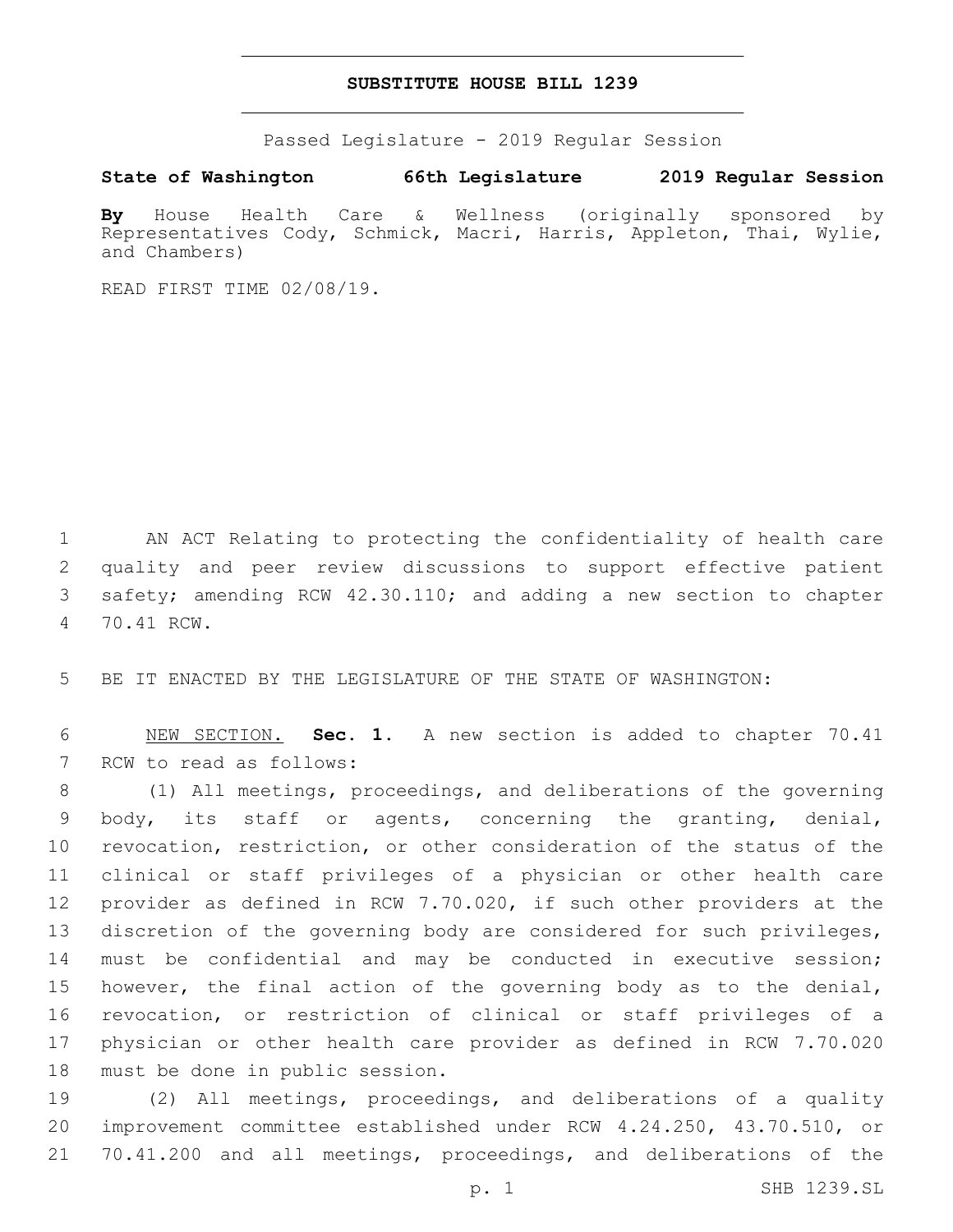governing body, its staff or agents, to review the report or the activities of a quality improvement committee established under RCW 4.24.250, 43.70.510, or 70.41.200 may, at the discretion of the quality improvement committee or the governing body, be confidential and may be conducted in executive session. Any review conducted by the governing body or quality improvement committee, or their staff or agents, must be subject to the same protections, limitations, and exemptions that apply to quality improvement committee activities under RCW 4.24.240, 4.24.250, 43.70.510, and 70.41.200. However, any final action of the governing body on the report of the quality improvement committee must be done in public session.

12 (3) For the purposes of this section:

 (a) "Governing body" means the board or committee of a public hospital with authority to make final decisions concerning the granting, denial, revocation, restriction, or other consideration of the clinical or staff privileges of a physician or other health care 17 provider, as defined in RCW 7.70.020; and

 (b) "Public hospital" means any hospital owned or operated by the state or any of its subdivisions, including the University of 20 Washington.

 **Sec. 2.** RCW 42.30.110 and 2017 c 137 s 1 are each amended to 22 read as follows:

 (1) Nothing contained in this chapter may be construed to prevent a governing body from holding an executive session during a regular 25 or special meeting:

(a)(i) To consider matters affecting national security;

 (ii) To consider, if in compliance with any required data security breach disclosure under RCW 19.255.010 and 42.56.590, and with legal counsel available, information regarding the infrastructure and security of computer and telecommunications networks, security and service recovery plans, security risk assessments and security test results to the extent that they identify specific system vulnerabilities, and other information that if made public may increase the risk to the confidentiality, integrity, or availability of agency security or to information 36 technology infrastructure or assets;

 (b) To consider the selection of a site or the acquisition of real estate by lease or purchase when public knowledge regarding such consideration would cause a likelihood of increased price;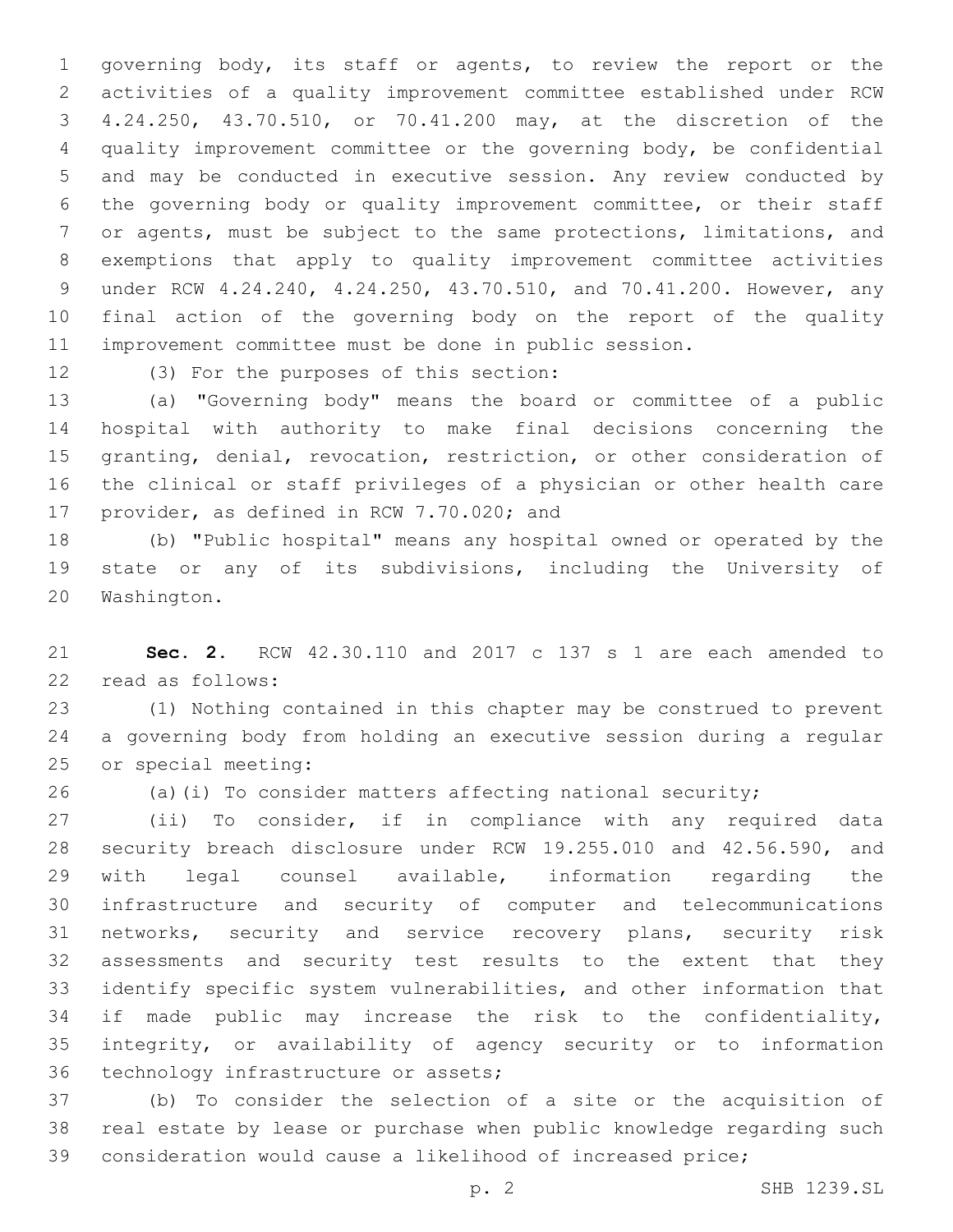(c) To consider the minimum price at which real estate will be offered for sale or lease when public knowledge regarding such consideration would cause a likelihood of decreased price. However, final action selling or leasing public property shall be taken in a 5 meeting open to the public;

 (d) To review negotiations on the performance of publicly bid contracts when public knowledge regarding such consideration would 8 cause a likelihood of increased costs;

 (e) To consider, in the case of an export trading company, financial and commercial information supplied by private persons to 11 the export trading company;

 (f) To receive and evaluate complaints or charges brought against a public officer or employee. However, upon the request of such officer or employee, a public hearing or a meeting open to the public 15 shall be conducted upon such complaint or charge;

 (g) To evaluate the qualifications of an applicant for public employment or to review the performance of a public employee. However, subject to RCW 42.30.140(4), discussion by a governing body of salaries, wages, and other conditions of employment to be generally applied within the agency shall occur in a meeting open to the public, and when a governing body elects to take final action hiring, setting the salary of an individual employee or class of employees, or discharging or disciplining an employee, that action 24 shall be taken in a meeting open to the public;

 (h) To evaluate the qualifications of a candidate for appointment 26 to elective office. However, any interview of such candidate and final action appointing a candidate to elective office shall be in a 28 meeting open to the public;

 (i) To discuss with legal counsel representing the agency matters relating to agency enforcement actions, or to discuss with legal counsel representing the agency litigation or potential litigation to which the agency, the governing body, or a member acting in an official capacity is, or is likely to become, a party, when public knowledge regarding the discussion is likely to result in an adverse 35 legal or financial consequence to the agency.

 This subsection (1)(i) does not permit a governing body to hold an executive session solely because an attorney representing the agency is present. For purposes of this subsection (1)(i), "potential litigation" means matters protected by RPC 1.6 or RCW 5.60.060(2)(a) concerning:40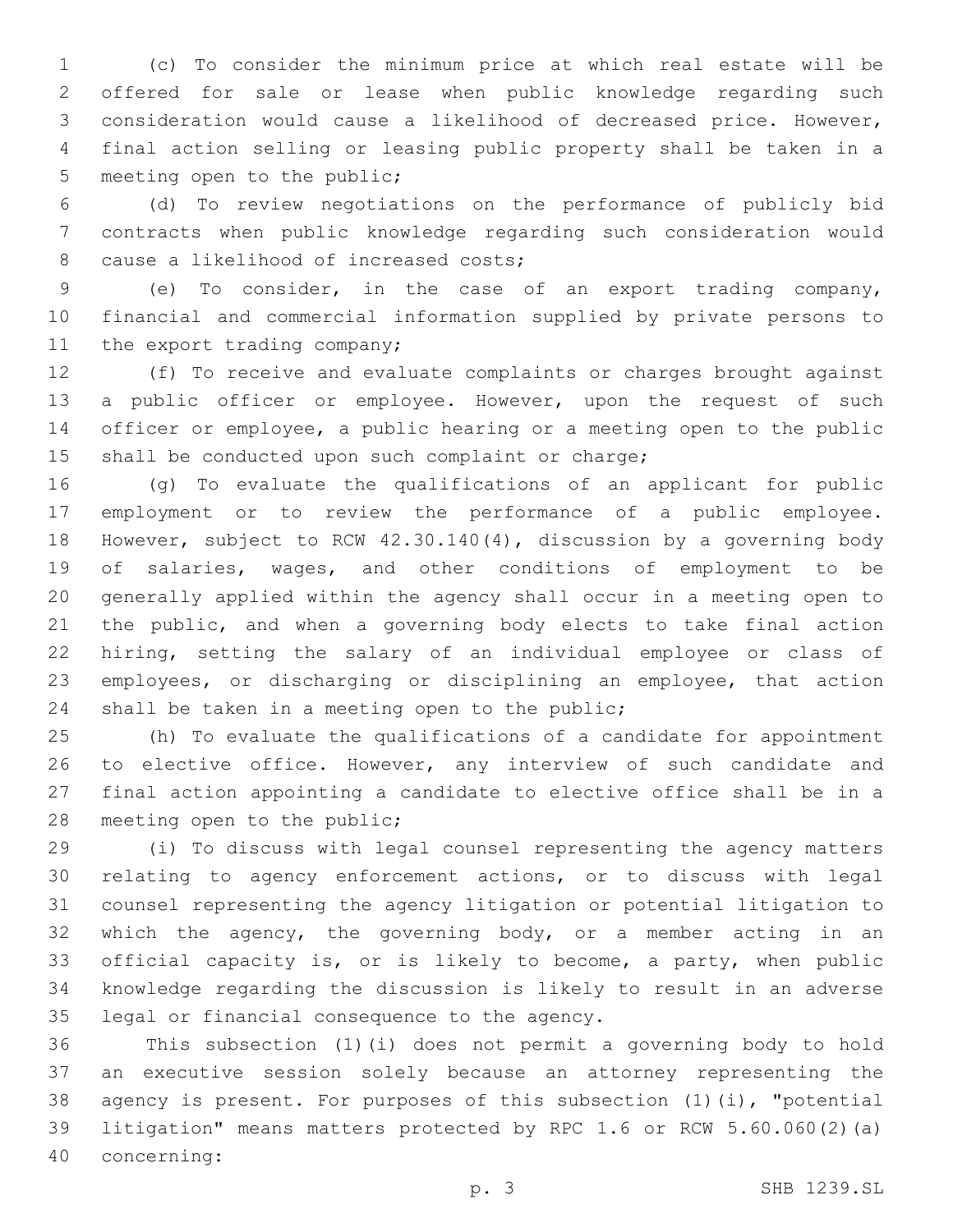(i) Litigation that has been specifically threatened to which the agency, the governing body, or a member acting in an official 3 capacity is, or is likely to become, a party;

 (ii) Litigation that the agency reasonably believes may be commenced by or against the agency, the governing body, or a member acting in an official capacity; or6

 (iii) Litigation or legal risks of a proposed action or current practice that the agency has identified when public discussion of the litigation or legal risks is likely to result in an adverse legal or 10 financial consequence to the agency;

 (j) To consider, in the case of the state library commission or its advisory bodies, western library network prices, products, equipment, and services, when such discussion would be likely to adversely affect the network's ability to conduct business in a competitive economic climate. However, final action on these matters 16 shall be taken in a meeting open to the public;

 (k) To consider, in the case of the state investment board, financial and commercial information when the information relates to the investment of public trust or retirement funds and when public knowledge regarding the discussion would result in loss to such funds or in private loss to the providers of this information;

 (l) To consider proprietary or confidential nonpublished information related to the development, acquisition, or implementation of state purchased health care services as provided in 25 RCW 41.05.026;

 (m) To consider in the case of the life sciences discovery fund authority, the substance of grant applications and grant awards when public knowledge regarding the discussion would reasonably be expected to result in private loss to the providers of this 30 information;

 (n) To consider in the case of a health sciences and services authority, the substance of grant applications and grant awards when public knowledge regarding the discussion would reasonably be expected to result in private loss to the providers of this information;

 (o) To consider information regarding staff privileges or quality improvement committees under section 1 of this act.

 (2) Before convening in executive session, the presiding officer of a governing body shall publicly announce the purpose for excluding 40 the public from the meeting place, and the time when the executive

p. 4 SHB 1239.SL